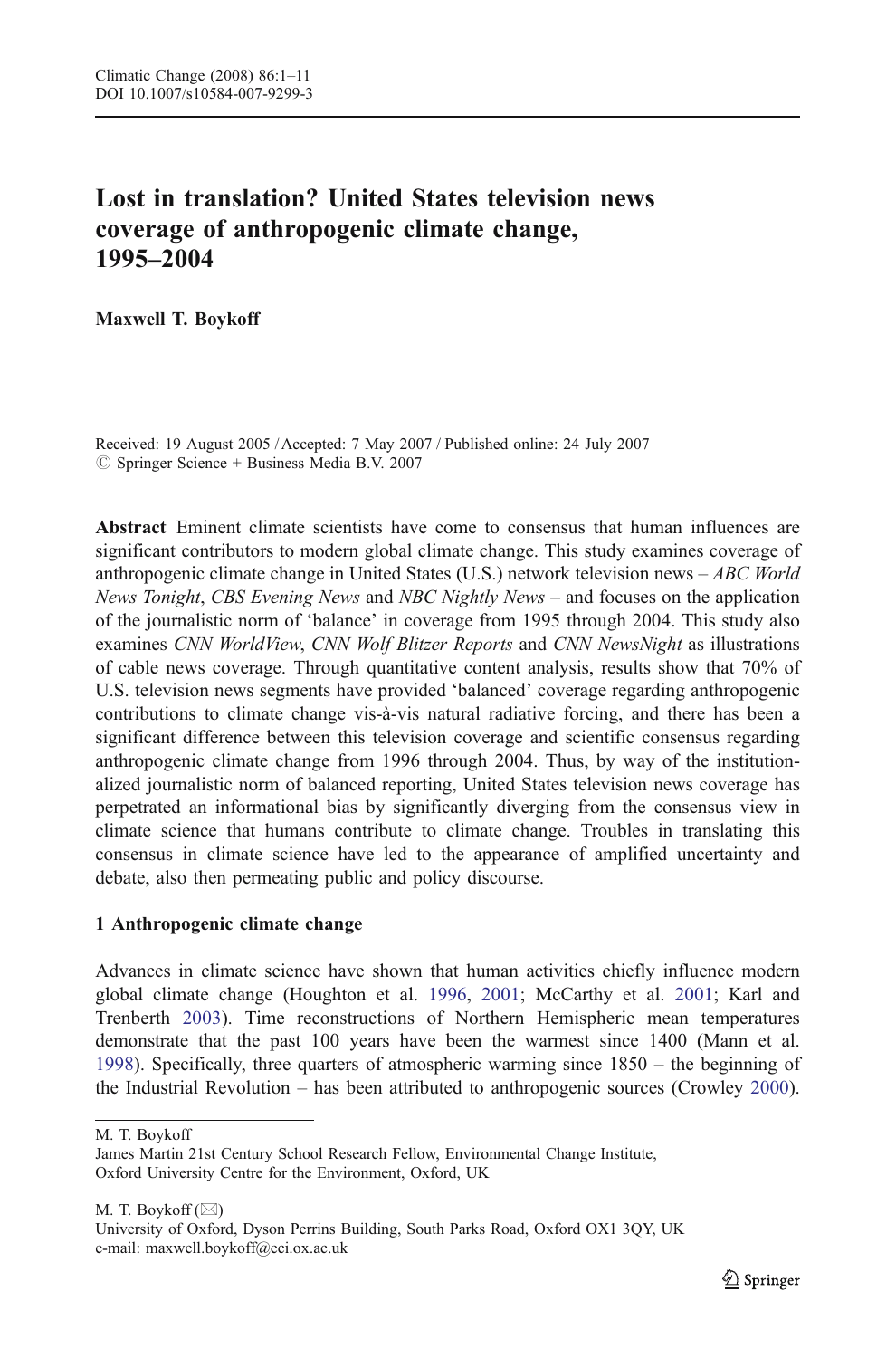Through climate research compiled over the last two decades through peer-reviewed and consensus-driven processes by the United Nations-sponsored Intergovernmental Panel on Climate Change (IPCC) (Argrawala [1998b](#page-8-0)), consensus has been reached that humans contribute significantly to changes in the climate. While separating and distinguishing anthropogenic climate forcing – or the 'enhanced greenhouse effect' – from natural variability has been a challenging task for the scientific community, investigations of climate change began as early as 1896 by Swedish Nobel prize-winning physicist Svante Arrhenius (Fleming [1998\)](#page-9-0). Since then, the accumulated evidence through decades of research has found and reinforced that human activities play a significant role in climate change (Flannery [2006;](#page-9-0) Weart [2003\)](#page-10-0).

While it generally can be a challenge to characterize and delineate 'consensus' in broadly construed scientific communities, the unique collaboration of top scientists from around the world through the IPCC presents such an opportunity in climate science (Argrawala [1998a](#page-8-0); Karl and Trenberth [2003\)](#page-9-0). The IPCC has been "regarded as the single most authoritative source of information on climate change and its potential impacts on environment and society" (Edwards and Schneider [1997](#page-9-0), pp. 1–2). Findings by the IPCC on anthropogenic climate change are also supported by numerous national science academies. For example, a June 2005 'Joint Science Academies' Statement' declared that "it is likely that most of the warming in recent decades can be attributed to human activities" (Joint Science Academies' Statement [2005,](#page-9-0) p. 1). This statement was signed by eleven national science academies: Brazil, Canada, China, France, Germany, India, Italy, Japan, Russia, the United Kingdom and the United States. Moreover, in December 2003 another top U.S. domestic scientific body – the American Geophysical Union – released a 'Position Statement on Human Impacts on Climate', which read, "Human activities are increasingly altering the Earth's climate. These effects add to natural influences that have been present over Earth's history. Scientific evidence strongly indicates that natural influences cannot explain the rapid increase in global near-surface temperatures observed during the second half of the 20th century" (Showstack [2003](#page-9-0), p. 574). After the release of this statement, AGU President Robert Dickenson responded to a question about whether all scientific papers agree with this 2003 AGU position statement. He commented, "We are not saying you can't come up with other conclusions by finding one or two papers somewhere. We are saying [that] if you look at [the peer-reviewed literature] overall and you synthesize the evidence, the statement we are putting [out] here is the consensus view of where we are now" (Showstack [2003](#page-9-0), p. 574). In fact, all statements on anthropogenic climate change from major U.S. scientific bodies have been consistent with these assertions (Oreskes [2004\)](#page-9-0). Furthermore, a 2004 study found that of 928 journal articles on global climate change that were published in peer-reviewed scientific journals between 1993 and 2003, none refuted the consensus position that humans contribute to climate change (Oreskes [2004\)](#page-9-0). Thus, IPCC findings and reports effectively articulate a dominant and legitimate global environmental management discourse (Adger et al. [2001\)](#page-8-0). Overall, it is this robust climate science that is relevant to and informs national and international policy discourse and action as well as public understanding of anthropogenic climate change.

### 2 Science, media and the public

Meanwhile, research has found that the general public in the U.S. learns much of what it knows about science and policy from the mass media (Nelkin [1987;](#page-9-0) Wilson [1995\)](#page-10-0). Also, research has found that television is the primary source of that information (Pew [2003](#page-9-0); NSF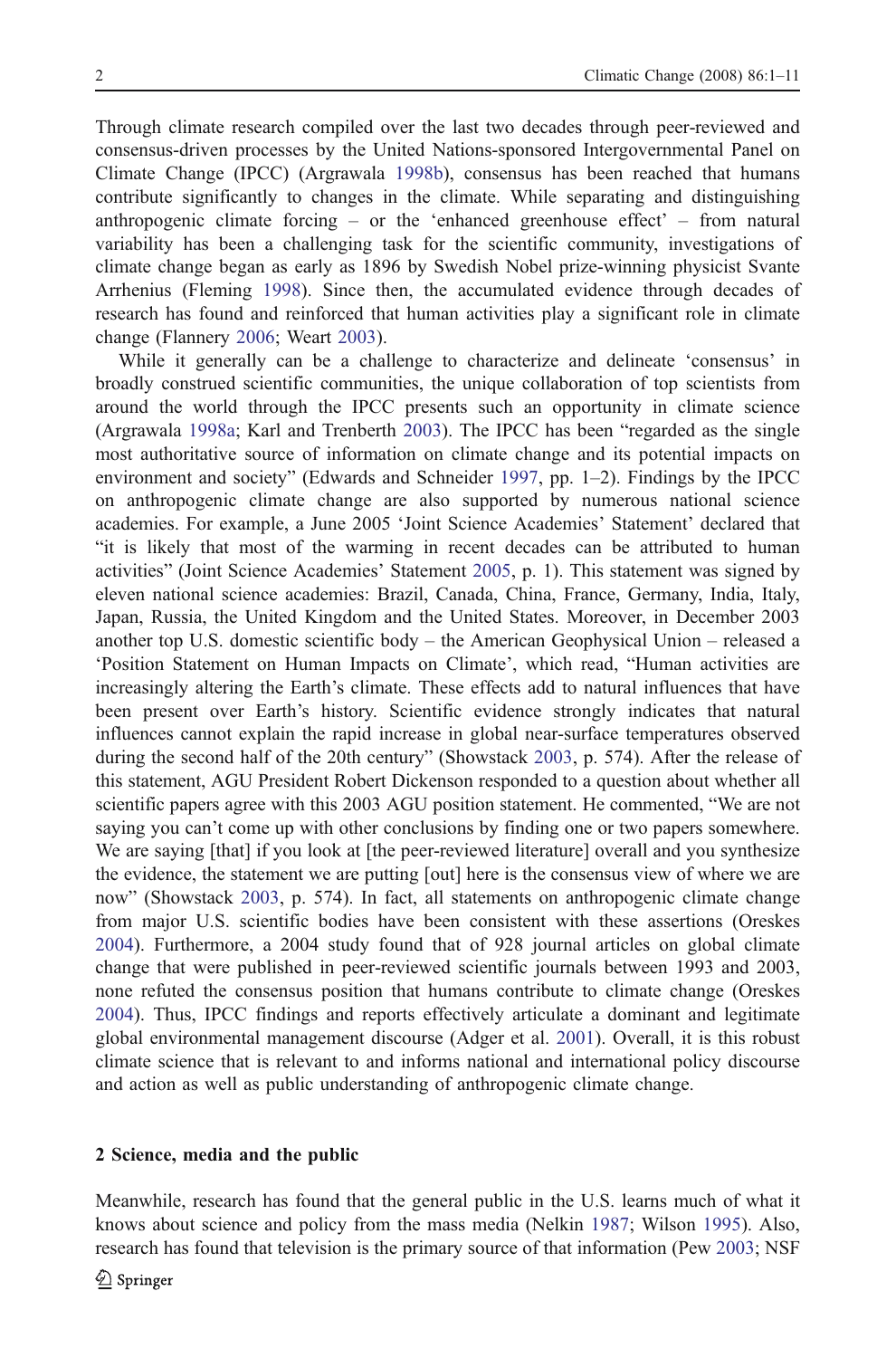[2004\)](#page-9-0). In discussing news media influence, Bennett has asserted, "Few things are as much a part of our lives as the news...it has become a sort of instant historical record of the pace, progress, problems, and hopes of society" (Bennett [2002](#page-8-0), p. 10). Thus, news media are powerful vehicles for communication of climate science: they have the potential to effectively communicate anthropogenic climate science, as well as the potential to misrepresent, misunderstand, distort and misinform to varying degrees the climate science they cover (e.g. Henderson-Sellers [1998](#page-9-0)). This has critical implications for policy. Boehmer-Christiansen has asserted, "The environmental policy problem facing societies is twofold: (1) how to ensure that useful knowledge informs policy without being misused and distorted; and (2) how to respond to this knowledge in the context of existing patterns of interests, perceptions and commitments" [\(1994](#page-9-0), p. 140).

Professionalized journalism standards and norms have developed over time as efforts to minimize potential pitfalls in reporting (Starr [2004\)](#page-9-0). Through interactions with complex and multi-level sociopolitical, ethical and economic factors and pressures (Bennett [2002](#page-8-0)), journalistic norms such as objectivity, balance, fairness and accuracy have shaped what becomes news, as well as how news is portrayed. Focusing on 'balanced reporting', media researchers have asserted that it often functions as "a surrogate for validity checks" because "the typical journalist, even one trained as a science writer, has neither the time nor the expertise to check the validity of claims herself" (Dunwoody and Peters [1992,](#page-9-0) p. 210). Furthermore, scholars and practitioners have considered the journalistic norm of balance to be a vital tool to carry out neutral or 'objective' reporting, by providing "both sides in any significant dispute with roughly equal attention" (Entman [1989](#page-9-0), p. 30).

## 3 Television coverage of climate change

This study examined the journalistic norm of balanced reporting when applied to coverage of anthropogenic climate change, and focused on U.S. network television news coverage. The U.S. – top emitter of greenhouse gases (GHGs) producing approximately 25% of GHGs worldwide with  $4\%$  of the world's population (McCarthy et al. [2001](#page-9-0)) – is at the center of this international issue; hence, analyses of U.S. television news coverage of climate change are important. Building from the science on anthropogenic climate change, this study incorporated assessments from salient climate research that has critically informed a global environmental management discourse regarding anthropogenic climate change (see, for example, Mann et al. [1998;](#page-9-0) Crowley [2000;](#page-9-0) Falkowski et al. [2000;](#page-9-0) Karl and Trenberth [2003](#page-9-0)). The research examined whether the balance norm has helped or hindered accurate translations on the science of anthropogenic climate change. It interrogated the following hypothesis: through adherence to the journalistic norm of 'balanced reporting', television news coverage of anthropogenic climate change actually perpetrates an informational bias by significantly diverging from the consensus view in climate science that human activities contribute to climate change.

## 3.1 Methods

The primary data set for the study was composed of television news segments from a population of U.S. network nightly news broadcasts from 1995 through 2004: ABC World News Tonight, CBS Evening News and NBC Nightly News. A secondary data set was compiled from the nightly news broadcasts of CNN WorldView, CNN Wolf Blitzer Reports and CNN NewsNight. The overall sample of news segments was composed through a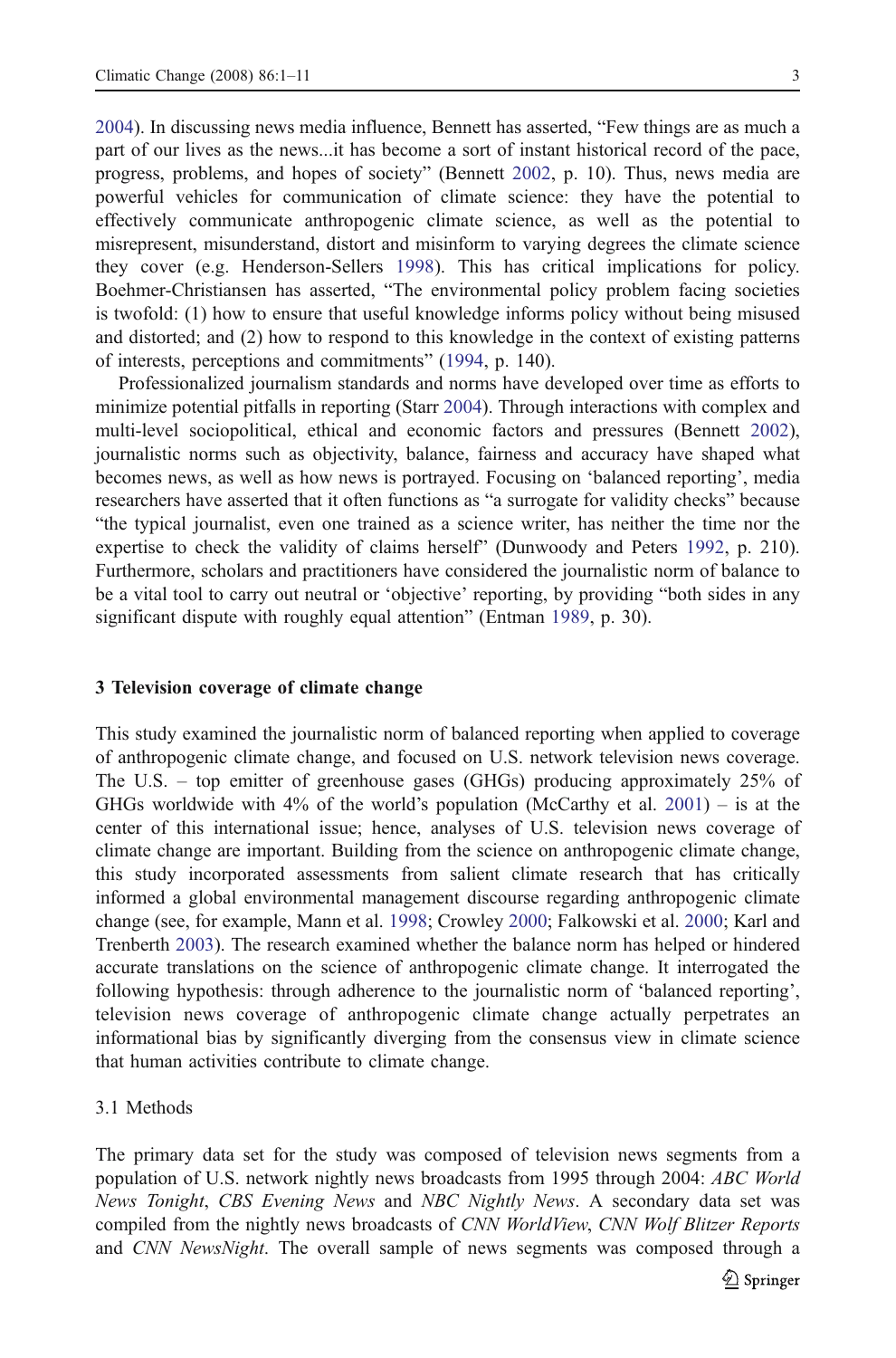Fig. 1 United States network television coverage of anthropogenic climate change, 1995– 2004;  $n=213$ . This figure shows the number of network television evening news segments covering anthropogenic climate change from 1995 to 2004. The programs are the ABC World News Tonight, CBS News and NBC Nightly News



### **United States Network Television Coverage of Anthropogenic Climate Change**

1995-2004  $n = 213$ 

search of the keywords 'global warming', 'climate change' and 'global climate change'. Similar search terms have been used in related studies (Oreskes [2004;](#page-9-0) Boykoff and Boykoff [2004\)](#page-9-0). The data were accessed and compiled through the Vanderbilt University Television News Archive.<sup>1</sup> The network news programs on ABC, CBS and NBC were selected as representative of television news coverage of anthropogenic climate change because these outlets are by far the most watched sources of television news. In 2004, an average of 28.8 million viewers watched the three network evening newscasts each evening. The NBC Nightly News generates 11.2 million viewers, while ABC World News Tonight attracts 9.9 million and CBS Evening News garners 7.7 million. Trends in cable news viewer sizes show increases, however audiences are still much less significant when compared to the network evening news broadcast audience. In 2004, the number of viewers of network evening news broadcasts was approximately 11 times greater than that of cable viewers. 2.6 million viewers watched cable evening newscasts (a 6% increase from 2003), where FOX captured 55% of the market (1.47 million in primetime), CNN held 30% (850,000 in primetime) and MSNBC controlled 15% (341,000 in primetime) (Project for Excellence in Journalism [2005](#page-9-0)).

Using the keyword selection parameters, 213 news segments were broadcast on the ABC, CBS and NBC evening news programs from 1995 through 2004 (Fig. 1). In this grouping of network television news segments, the population consisted of 31% from ABC World News Tonight, 36% from CBS Evening News, and 33% from NBC Nightly News. The sample from this population contained 115 news clips  $(n=115)$ , which was 54% of the population. This sample was compiled in a two-step process: First, a pilot study was conducted with a news clip randomly selected from each year of the study; second, a

 $1$  FOX News segments and archives were not available for analysis. This shaped the decision to select and examine CNN WorldView, CNN Wolf Blitzer Reports and CNN NewsNight segments for analysis of a cable news source through the Vanderbilt Television News Archives.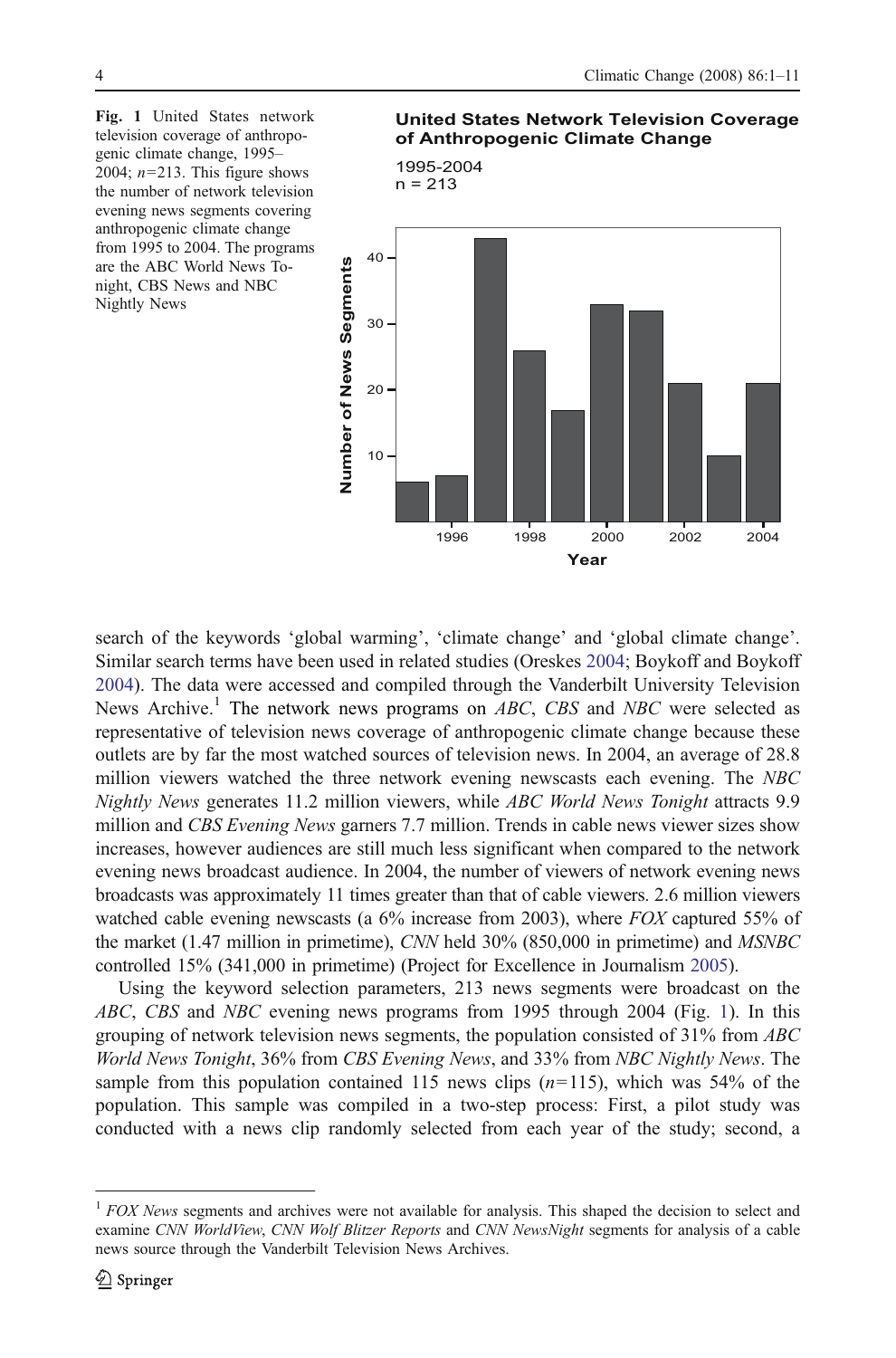sample was compiled through selection of every other news clip, arranged chronologically. The sample was assembled by systematically opting in from a random starting point in January 1995. In this sample, 36% then came from ABC World News Tonight, 31% from CBS Evening News, and 33% from NBC Nightly News. Also, approximately 30% of the segments were reports from the news anchors (called 'reader reports') while the remaining pieces were produced and edited news packages. The secondary sample set of news segments from CNN WorldView, CNN Wolf Blitzer Reports and CNN NewsNight was compiled through the selection of every other news clip as arranged chronologically, and beginning also from a random starting point in January of 1995. There were 55 news segments from 1995 to 2004, and the sample size comprised 51% from this period. The randomized research design across both data sets meant that the samples were larger in years with more television news coverage of anthropogenic climate change.

Sampling began in 1995 because consensus in the climate science community regarding anthropogenic climate change emerged clearly and cohesively in this year. Late in that year the full plenary of the IPCC released the 11,000 word Second Assessment Report. This document stated, "The balance of evidence suggests that there is a discernible human influence on the global climate" (Houghton et al. [1996](#page-9-0), p. 22). Also, in March and April of 1995 the first Conference of Parties (COP) talks from the United Nations Framework Convention on Climate Change (UNFCCC) took place in Berlin, Germany. It was here that the 'Berlin Mandate' was constructed, calling on parties to the UNFCCC to develop a protocol to require anthropogenic greenhouse gas emissions reductions, with the first phase focusing on industrialized countries.<sup>2</sup>

As discussed above, this consensus in climate science communities regarding human contributions to climate change has been re-confirmed and thus strengthened numerous times in the years that followed. Also, the IPCC's Third Assessment Report in 2001 concluded that "most of the warming observed over the last 50 years is attributable to human activities" (Houghton et al. [2001](#page-9-0), p. 10).

The stated hypothesis was interrogated through content analysis of the news segments. The coding for the content analysis measure followed on previous investigations of U.S. newspaper coverage of anthropogenic climate change (Boykoff and Boykoff [2004\)](#page-9-0). This measure assigned different codes for segments that (1) presented the viewpoint that anthropogenic global warming (distinct from natural variations) accounts for all climate changes, (2) presented multiple viewpoints, but emphasized that anthropogenic contributions, distinct from yet still in combination with natural variation, significantly contribute to climate changes (most accurately communicating the dominant view from climate science), (3) gave 'a balanced account' surrounding existence and non-existence of anthropogenic climate change, and (4) presented multiple viewpoints but emphasized the claim that anthropogenic component contributes negligently to changes in the climate. The coding was determined not by tallying up comments or frequencies of words or phrases. Rather, coders undertook a critical discourse analytic approach, where importance was placed on labeling of those quoted, terminology, framing techniques, salience of elements in the text, tone, and relationships between clusters of messages. 'Balance' was thus determined to be coverage that provided roughly equal attention and emphasis to competing viewpoints on anthropogenic climate change, however not necessarily equal time and space (Entman [1989](#page-9-0); Dunwoody and Peters [1992](#page-9-0)). The content analysis measure underwent validity and reliability pilot testing for television news coverage and achieved an inter-coder reliability rate of

<sup>&</sup>lt;sup>2</sup> This protocol later became the 'Kyoto Protocol', negotiated at COP3 in Kyoto, Japan in 1997.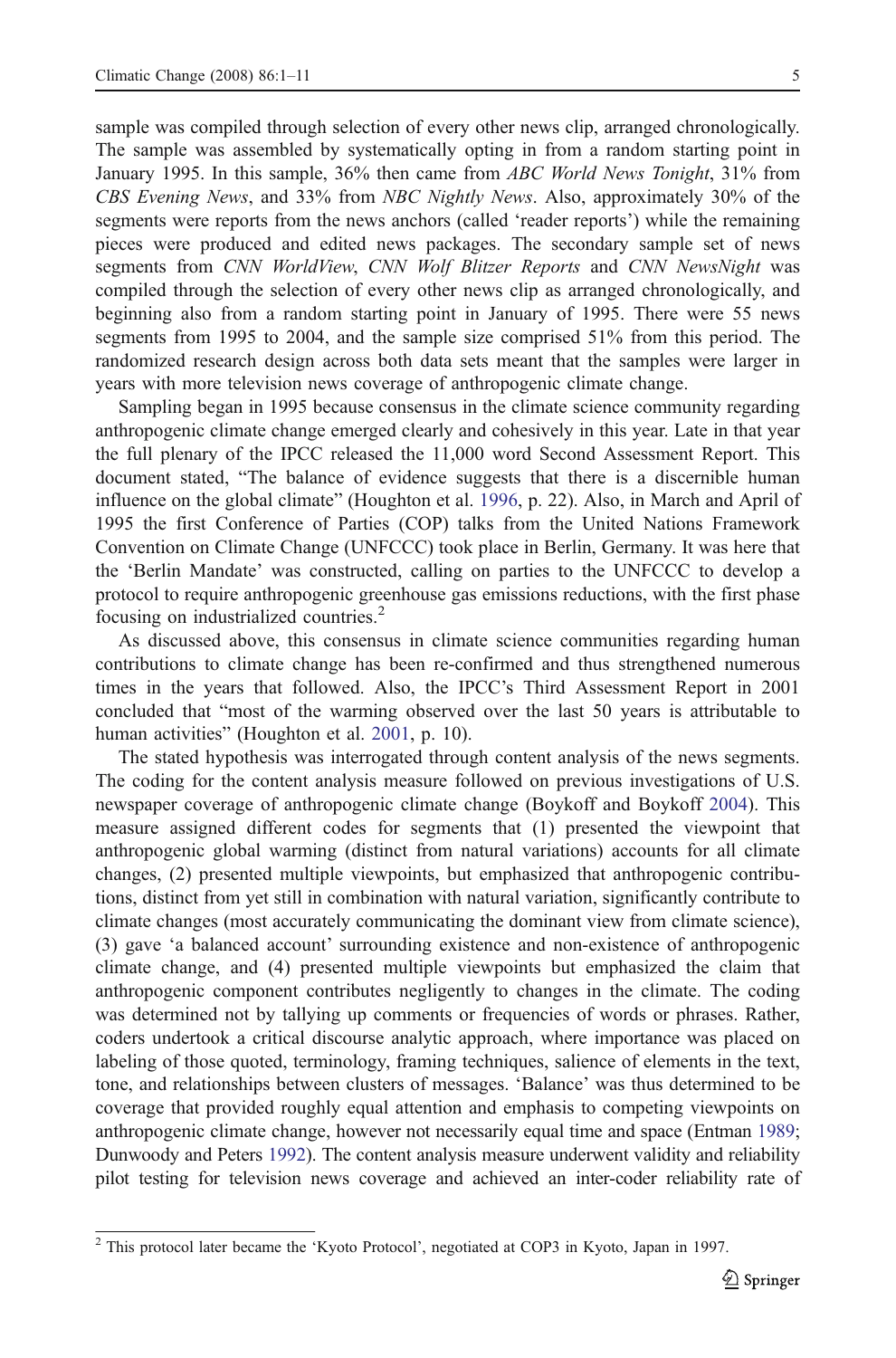

#### **U.S. Network Television News Coverage of Anthropogenic Climate Change**

1995-2004;  $n = 115$ 

Fig. 2 U. S. network television news coverage of anthropogenic climate change,  $1995-2004$ ;  $n=15$ . This figure shows the range of network television evening news coverage regarding anthropogenic contributions to climate change vis-à-vis natural radiative forcing. Coverage is from ABC World News Tonight, the CBS Evening News and the NBC Nightly News

93.75%.<sup>3</sup> This pre-testing accounted for spuriousness while also integrating past knowledge and familiarity with various facets of climate change science, policy and news coverage.

## 3.2 Results

Descriptive statistics run on the sample across all years show that 69% of network evening news segments provided 'balanced' coverage regarding anthropogenic climate change vis-à-vis natural variation, while 28% of the news clips depicted the role of anthropogenic contributions as significant and distinct from natural variations, and 3% of the sample depicted anthropogenic climate change as a negligent factor in overall changes in the climate, and global warming (Fig. 2).

Coverage of anthropogenic climate change was then broken down by year from 1995 through 2004, along with an analysis of the significance of differences between television news coverage of anthropogenic climate change and consensus in climate science regarding anthropogenic climate change (Table [1\)](#page-6-0). The latter was undertaken through a comparison of ratios of coverage each year. The null hypothesis was that the television coverage reflected the scientific perspective on anthropogenic climate change in each year  $(H_0: \pi_1 = \pi_2)$ , and the alternative hypothesis was that the means were significantly different ( $H_a$ :  $\pi_1 \neq \pi_2$ ). The z-score significance test is similar to a *t*-test ( $z \ge 1.96 \rightarrow p=0.05$ ;  $z \ge 2.575 \rightarrow p=0.01$ ;  $z \ge$  $3.29 \rightarrow p=0.001$ : th to  $\frac{1}{\widetilde{O}}$ rand optimal of the contract the contract of the transity of the means were significantly different (H<sub>a</sub>: r to a *t*-test ( $z \ge 1.96 \rightarrow p=0.05$ ;  $z \ge 2.575 \rightarrow$  and  $\tilde{O}'_{\pi 1 - \pi 2} = \sqrt{\pi} \sqrt{(1 - \pi^{\wedge})(1/n_1 + 1/n_2)}$ 

$$
z=\frac{(\pi_1-\pi_2)-0}{\widetilde{O}'_{\pi1-\pi2}} \quad \text{and} \quad \widetilde{O}'_{\pi1-\pi2}=\sqrt{\pi^\wedge(1-\pi^\wedge)(1/n_1+1/n_2)}
$$

where  $\pi$ <sup> $\land$ </sup> =pooled estimate based on whole sample.

<sup>&</sup>lt;sup>3</sup> This intercoder reliability was established through independent data analysis in coordination with colleague Jules M. Boykoff, Assistant Professor of Political Science at Pacific University. Jules Boykoff co-authored a previous study of U.S. newspaper coverage of anthropogenic climate change. A randomly selected set of television news segments were independently analyzed according to the established content analysis measure.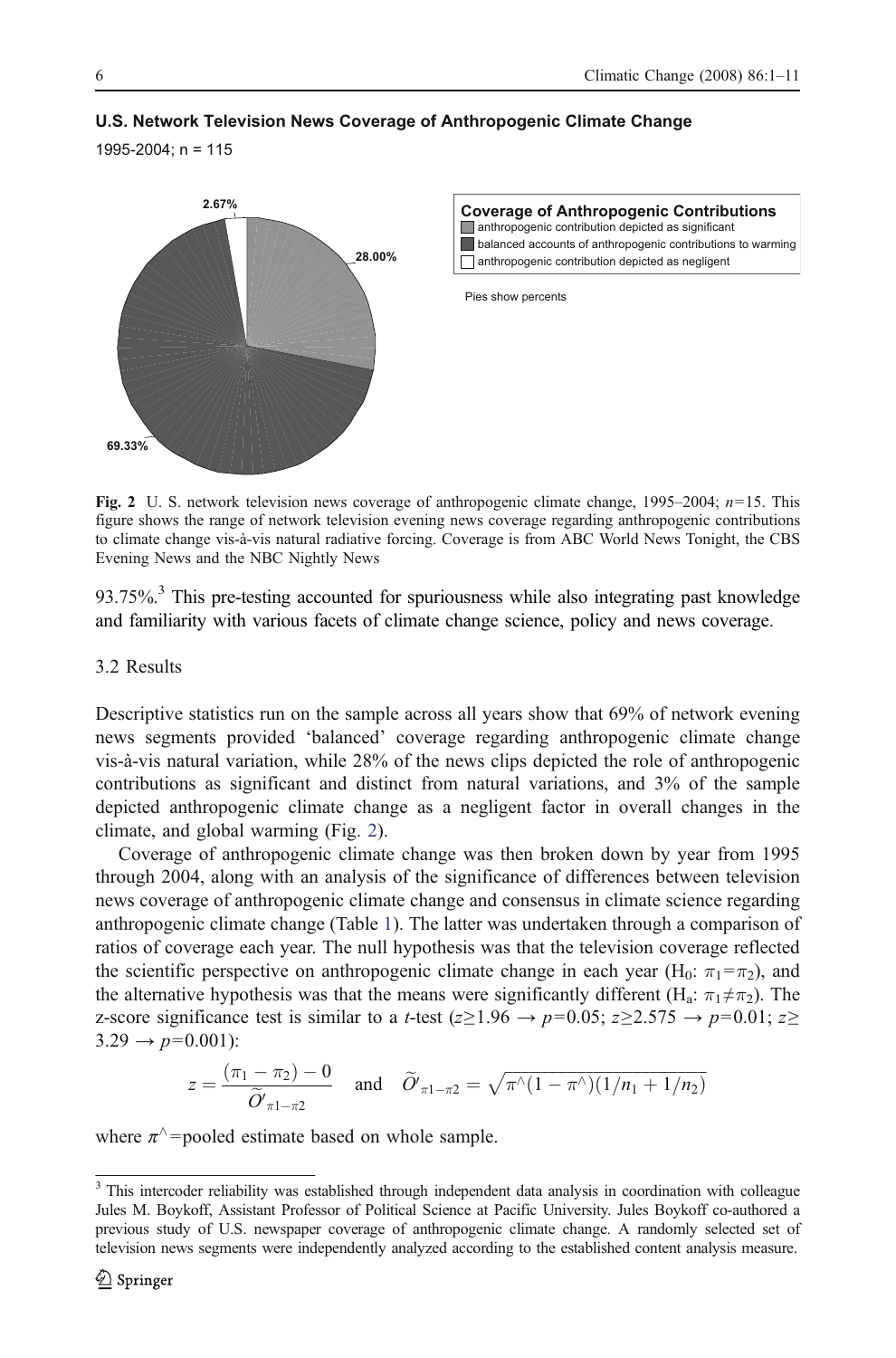| Year     | Coverage of climate<br>change science that<br>depicted significant<br>human contributions $(\%)$ | 'Balanced'<br>coverage of<br>anthropogenic<br>climate change<br>$(\%)$ | Coverage of climate<br>change science that<br>depicted negligent<br>human contributions<br>$(\%)$ | Was the difference between<br>network television news<br>coverage and climate science<br>consensus statistically<br>significant? |
|----------|--------------------------------------------------------------------------------------------------|------------------------------------------------------------------------|---------------------------------------------------------------------------------------------------|----------------------------------------------------------------------------------------------------------------------------------|
| 1995 33  |                                                                                                  | 66                                                                     | $\mathbf{0}$                                                                                      | No.                                                                                                                              |
| 1996     | 40                                                                                               | 40                                                                     | 20                                                                                                | $Yes*$                                                                                                                           |
| 1997     | 22                                                                                               | 72                                                                     | 6                                                                                                 | $Yes***$                                                                                                                         |
| 1998     | 17                                                                                               | 83                                                                     | $\mathbf{0}$                                                                                      | Yes*                                                                                                                             |
| 1999     | 25                                                                                               | 75                                                                     | $\mathbf{0}$                                                                                      | $Yes*$                                                                                                                           |
| 2000     | -18                                                                                              | 82                                                                     | $\theta$                                                                                          | $Yes***$                                                                                                                         |
| 2001     | 42                                                                                               | 58                                                                     | $\mathbf{0}$                                                                                      | Yes**                                                                                                                            |
| 2002     | 20                                                                                               | 80                                                                     | $\theta$                                                                                          | Yes**                                                                                                                            |
| 2003     | 40                                                                                               | 60                                                                     | $\theta$                                                                                          | $Yes*$                                                                                                                           |
| 2004 33  |                                                                                                  | 66                                                                     | $\mathbf{0}$                                                                                      | $Yes*$                                                                                                                           |
| Total 27 |                                                                                                  | 70                                                                     | 3                                                                                                 | $Yes***$                                                                                                                         |

<span id="page-6-0"></span>Table 1 U.S. network television news discourse and scientific discourse regarding anthropogenic climate change: by year, 1995–2004;  $n=115$ 

The numbers represent the percentages of coverage in each year. The first column represents the coverage of significant human contributions to climate change that accurately reflects climate science consensus. The significance of the divergence of the U.S. network television news coverage from the climate science consensus regarding anthropogenic climate change was determined through z-scores that compare proportions. The z-scores per year were as follows: 1995=1.71; 1996=1.99; 1997=4.19; 1998=1.99; 1999=2.23; 2000=4.01; 2001=2.99; 2002=2.96; 2003=1.99; 2004=2.42.

 $*_{p<.05}$ 

 $*p<.01$ 

\*\*\* $p < .001$ 

Following on these findings, this study then examined coverage of anthropogenic climate change during this same time period on CNN WorldView, CNN Wolf Blitzer Reports and CNN NewsNight. Furthermore, analyses examined each network television broadcast through the study period to determine if there were any exceptions to the overall trends revealed. Including the CNN segments with the previous data set, the total sample was 143 news clips, and approximately 29%, 25%, 27%, and 20% came from ABC, CBS, NBC and CNN respectively (Table [2\)](#page-7-0). These analyses showed that 70% of U.S. television news segments across the four networks have provided 'balanced' coverage regarding anthropogenic contributions to climate change vis-à-vis natural radiative forcing over the study period of 1995 through 2004. On each network, analyses demonstrated that coverage was significantly different from the consensus view in the climate science community regarding human contributions to climate change.

## 4 Attribution of informational bias

A 2005 U.S. public opinion survey found television news to be one of the most trusted information sources on environmental issues (Yale [2005\)](#page-10-0). However, nightly television news coverage of environmental issues – and more specifically climate change – has waned. According to the Tyndall Report, ABC, CBS and NBC television evening news broadcasts have carried declining coverage of environmental issues since the late 1980s (Tyndall Report [2006\)](#page-10-0). Andrew Tyndall commented, "attempts to cover global warming per se amount to occasional discretionary features on light news days" (Bruggers [2006\)](#page-9-0).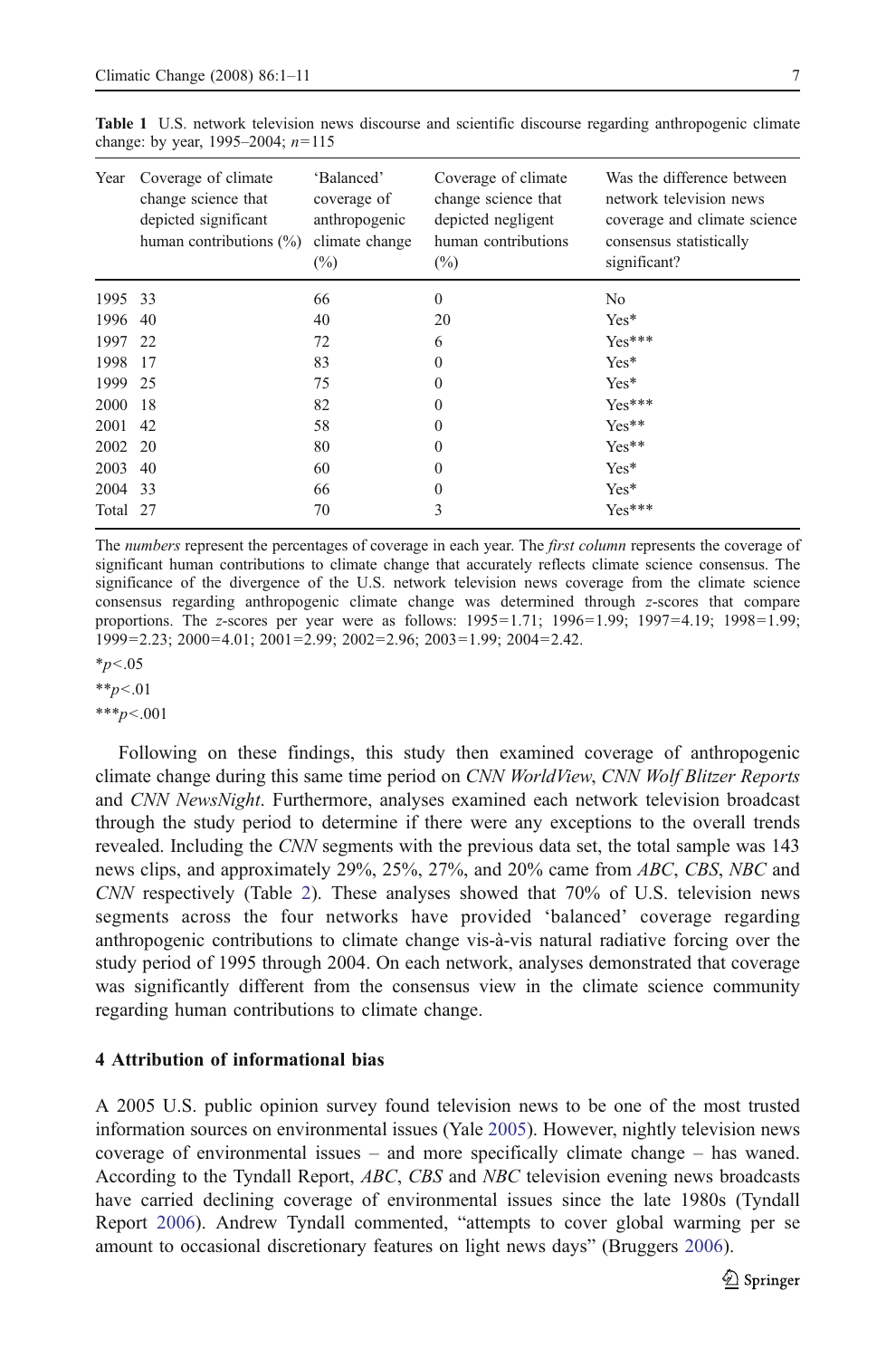|            | Network Coverage of climate<br>change science that<br>depicted significant<br>human contributions<br>$\binom{0}{0}$ | 'Balanced'<br>coverage of<br>anthropogenic<br>climate change<br>$\binom{0}{0}$ | Coverage of climate<br>change science that<br>depicted negligent<br>human contributions<br>$\binom{0}{0}$ | Was the difference between<br>network television news<br>coverage and climate<br>science consensus<br>statistically significant? |
|------------|---------------------------------------------------------------------------------------------------------------------|--------------------------------------------------------------------------------|-----------------------------------------------------------------------------------------------------------|----------------------------------------------------------------------------------------------------------------------------------|
| ABC        | 40                                                                                                                  | 60                                                                             | 0                                                                                                         | $Yes***$                                                                                                                         |
| <b>CBS</b> | 14                                                                                                                  | 86                                                                             | $\mathbf{0}$                                                                                              | $Yes***$                                                                                                                         |
| NBC        | 34                                                                                                                  | 58                                                                             | 8                                                                                                         | $Yes***$                                                                                                                         |
| <b>CNN</b> | 29                                                                                                                  | 71                                                                             | $\Omega$                                                                                                  | $Yes***$                                                                                                                         |
| Total      | 28                                                                                                                  | 70                                                                             | 2                                                                                                         | $Yes***$                                                                                                                         |

<span id="page-7-0"></span>Table 2 U.S. network television and CNN news discourse regarding anthropogenic climate change: 1995– 2004;  $n=143$ 

The numbers represent the percentages of coverage from 1995 to 2004. The television news programs examined were ABC World News Tonight, CBS Evening News, NBC Nightly News, CNN WorldView, CNN Wolf Blitzer Reports and CNN NewsNight. The first column is the coverage of significant human contributions to climate change that is reasoned to accurately reflect climate science consensus. The significance of the divergence of the U.S. television news coverage from the climate science consensus regarding anthropogenic climate change was determined through z-scores that compare proportions. The z-scores per network were as follows: ABC=3.97; CBS=6.89; NBC=4.37; CNN=3.97.

\*\*\* $p < .001$ 

In this milieu, the findings here show that through the journalistic norm of 'balance', U.S. television news coverage has been deficient in anthropogenic climate science reporting. The institutionalized and professional journalistic practice of balanced reporting has served to amplify a minority view that human's role in climate change is debated or negligent, and has concurrently engendered an appearance of increased uncertainty regarding anthropogenic climate science. This 'policy-relevant' information, in turn, enters a highly contested arena when it permeates climate policy discourse and is used in policy decision-making (McCright and Dunlap [2003\)](#page-9-0).<sup>4</sup> When mass media coverage distorts rather than clarifies scientific understanding of anthropogenic climate change, it can greatly impact how U.S. federal policy actors both perceive and approach actions and remedies (Trumbo [1996\)](#page-10-0).

Questions of humans' role in changing the climate contribute to the destabilization of key interests and stakeholders – from carbon-based energy industry to fossil-fuel consumers. Consequently, anthropogenic climate change has remained a discursive

<sup>&</sup>lt;sup>4</sup> This has manifested collectively as well as individually. For instance, on July 19, 2006, the U.S. House Energy and Commerce Subcommittee on Oversight and Investigations held a hearing entitled, "Questions Surrounding the 'Hockey Stick' Temperature Studies: Implications for Climate Change Assessments". At this hearing, some members of Congress used the hearing as a platform to call into question more general climate science credibility regarding anthropogenic climate change. Representative Michael Burgess said, "it is false to presume that a consensus today exists today or that human activity has been proven to cause global warming...and that is the crux of this hearing". Chairman Joe Barton added, "my problem is that everybody seems to think that [anthropogenic climate change] is automatically a given and we shouldn't even debate the possibility of it or we probably shouldn't debate the causes of it and I think that's wrong" (Harris [2006](#page-9-0)). Furthermore, James Inhofe – Chair of the U.S. Senate Environment and Public Works committee – has said on the Senate floor, "could it be that man-made global warming is the greatest hoax ever perpetrated on the American people? It sure sounds like it" (Inhofe [2003\)](#page-9-0). In July of 2006, Inhofe referred to the consistent claims from climate science that humans contribute to climate change as "the big lie...you say something over and over again, and people will believe it, and that's their strategy". In this interview with the Tulsa World – from Inhofe's home state of Oklahoma – the article also states, "He blames the media for handing over an unfair amount of air time and coverage to the side that pushes the claim that links man to climate change" (Myers [2006](#page-9-0)).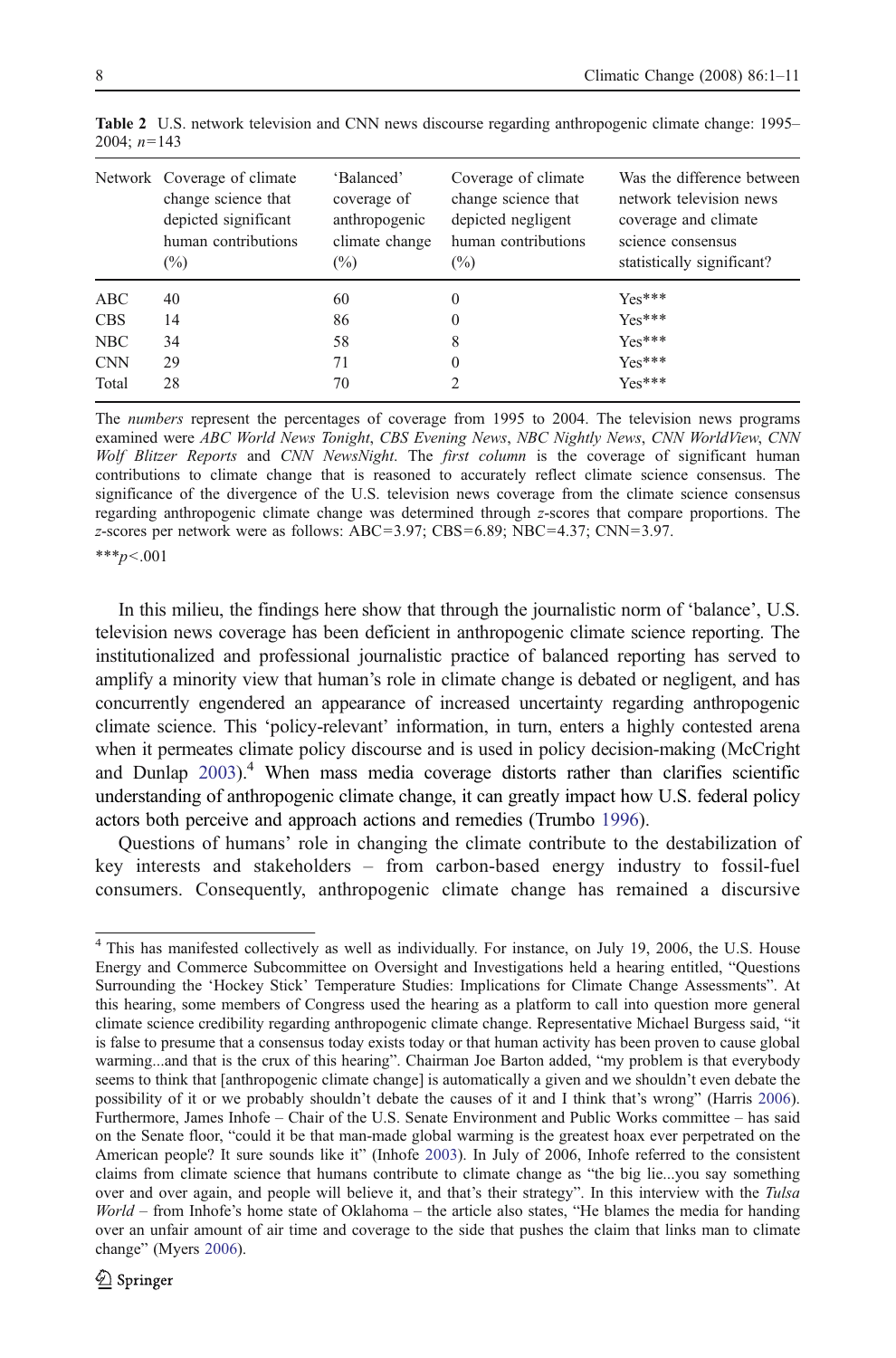<span id="page-8-0"></span>battlefield through the present time (Pielke and Sarewitz [2002\)](#page-9-0). This has been illustrated many times within government as well as the private carbon-based energy sector. For instance, in 2005 it was revealed that White House Council on Environmental Quality official Philip Cooney overrode established peer-review processes and edited key U.S. government climate reports in 2002 and 2003 to tone down links between anthropogenic GHG emissions and climate change (Revkin [2005\)](#page-9-0). Moreover, in July of 2006, ABC News revealed that the Intermountain Rural Electric Association paid \$100,000 to climate contrarian Patrick Michaels to downplay human's role in climate change and confuse public understanding of anthropogenic climate change (Sandell and Blakemore [2006](#page-9-0)). Additionally, on June 26, 2006 President George W. Bush said, "I have said consistently that global warming is a serious problem...there is a debate over whether it is man-made or naturally caused". 5

Television news reporting has thus struggled to accurately communicate anthropogenic climate science. While some posit that media representational practices regarding anthropogenic climate change are coming into greater alignment with the science, this study finds that through the end of the study period of 2004 there remained a significant difference between climate science and television press accounts. In sum, this research is another effort to elucidate the pivotal role of U.S. mass media – in this case television news – in shaping ongoing science and policy action through reporting on anthropogenic global climate change. This issue is acutely important, as U.S. television news reports on issues such as the upcoming IPCC Fourth Assessment Report – to be released in 2007 – will be influential in public and policy-maker understanding of the most recent climate science. While 1995–2004 may be viewed as the 'lost decade' of U.S. television news coverage of anthropogenic climate change, there remain opportunities for improvements on the horizon.

Acknowledgements I thank J.M. Boykoff, D. Riebau, D.E. Goodman, M.E. Loik, M.K. Goodman, M.D.M. Boykoff, M. Dupuis, D. Banghart and D. Takagi. I also wish to thank my four anonymous reviewers for the tremendously insightful and useful comments and suggestions. This research was presented at the 2006 Royal Geographical Society Institute of British Geographers Conference, and was partially supported by a University of California Science, Technology, Engineering, Policy and Society (STEPS) Institute for Innovation research grant.

#### References

Adger WN, Benjaminsen TA, Brown K, Svarstad H (2001) Advancing a political ecology of global environmental discourses. Dev Change 32:681–715

Argrawala S (1998a) Context and early origins of the intergovernmental panel on climate change. Clim Change 39:605–620

Argrawala S (1998b) Structural and process history of the intergovernmental panel on climate change. Clim Change 39:621–642

Bennett WL (2002) News: the politics of illusion. Longman, New York.

<sup>5</sup> President George W. Bush has made a number of inconsistent statements on this issue over time. For instance, on his way to the G-8 Summit in 2005, Bush stated, "I recognize that the surface of the Earth is warmer and that an increase in greenhouse gases caused by humans is contributing to the problem" (Moran [2005\)](#page-9-0). Many have argued that these inconsistencies contribute to raising the specter of uncertainty and confusion in the U.S. public regarding anthropogenic climate change.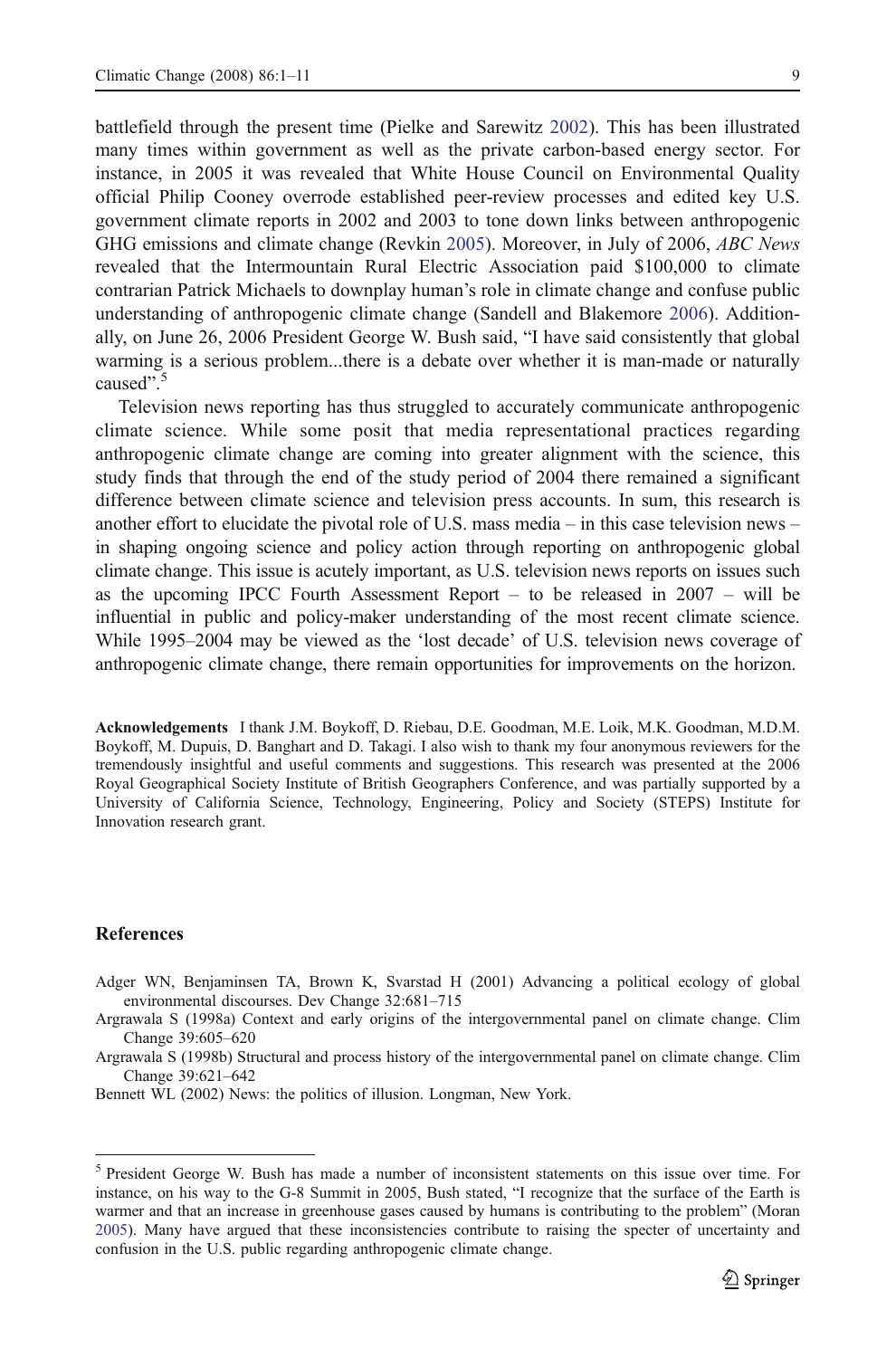- <span id="page-9-0"></span>Boehmer-Christiansen S (1994) Global climate protection policy: the limits of scientific advice part 1. Glob Environ Change 4:140–159
- Boykoff MT, Boykoff JM (2004) Bias as balance: global warming and the U.S. Prestige Press. Glob Environ Change 14:125–136
- Bruggers J (2006) Watchdog earth: for greens, the T.V. News Blues, July 31, available at [http://www.courier](http://www.courier-journal.com/blogs/bruggers/2006_07_01_archive.html)[journal.com/blogs/bruggers/2006\\_07\\_01\\_archive.html](http://www.courier-journal.com/blogs/bruggers/2006_07_01_archive.html)

Crowley TJ (2000) Causes of climate change over the past 1000 years. Science 289:270–277

Dunwoody S, Peters HP (1992) Mass media coverage of technological and environmental risks. Public Underst Sci 1:199–230

- Edwards PN, Schneider SH (1997) The 1995 IPCC report: broad consensus of "scientific cleansing? Ecofables/Ecoscience 1:3–9
- Entman R (1989) Democracy without citizens: media and the decay of American politics. Oxford University Press, Oxford, UK
- Falkowski PR, Scholes RJ, Boyle E, Canadell J, Canfield D, Elser J, Gruber N, Hibbard K, Hogberg P, Linder S, Mackenzie FT, Moore B III, Pederson T, Rosenthal Y, Seitzinger S, Smetacek V, Steffen W (2000) The global carbon cycle: a test of our knowledge of Earth as a system. Science 290:291–296
- Flannery T (2006) The weathermakers: how man is changing the climate and what it means for life on earth. Atlantic Monthly Press, New York
- Fleming R (1998) Historical perspectives on climate change. Oxford University Press, Oxford, UK
- Harris R (2006) Global warming a hot topic in congressional hearing. National Public Radio, July 20, available at <http://www.npr.org/templates/story/story.php?storyId=5569901>
- Henderson-Sellers A (1998) Climate whispers: media communication about climate change. Clim Change 40:421–456
- Houghton JT, Meira Filho LG, Callander BA, Harris N, Kattenberg A, Maskell K (eds) (1996) Climate change 1995: the science of climate change – contribution of working group I to the second assessment report of the intergovernmental panel on climate change. Cambridge University Press, Cambridge, UK
- Houghton JT, Ding Y, Griggs DJ, Noguer M, van der Linden PJ, Dai X, Maskell K, Johnson CA (eds) (2001) Climate change 2001: the scientific basis – contribution of working group I to the third assessment report of the intergovernmental panel on climate change. Cambridge University Press, Cambridge, UK
- Inhofe J (2003) The science of climate change. Senate Floor Statement. Chairman, Committee on Environment and Public Works, US Senate, July 28
- Joint Science Academies' Statement: Global Response to Climate Change (2005) available at [http://www.](http://www.academie-sciences.fr/actualites/textes/G8_gb.pdf#search=%22Joint%20Science%20Academies%E2%80%99%20Statement%3A%20Global%20Response%20to%20Climate%20Change%22) [academie-sciences.fr/actualites/textes/G8\\_gb.pdf#search=%22Joint%20Science%20Academies%E2%](http://www.academie-sciences.fr/actualites/textes/G8_gb.pdf#search=%22Joint%20Science%20Academies%E2%80%99%20Statement%3A%20Global%20Response%20to%20Climate%20Change%22) [80%99%20Statement%3A%20Global%20Response%20to%20Climate%20Change%22](http://www.academie-sciences.fr/actualites/textes/G8_gb.pdf#search=%22Joint%20Science%20Academies%E2%80%99%20Statement%3A%20Global%20Response%20to%20Climate%20Change%22)
- Karl TR, Trenberth KE (2003) Modern global climate change. Science 302:1719–1723
- Mann ME, Bradley RS, Hughes MK (1998) Global-scale temperature patterns and climate forcing over the past six centuries. Nature 344:779–787
- McCarthy JJ, Canziani OF, Leary NA, Dokken DJ, White KS (eds) (2001) Climate change 2001: impacts, adaptation and vulnerability – contribution of working group II to the IPCC third assessment report. Cambridge University Press, Cambridge, UK
- McCright A, Dunlap R (2003) Defeating Kyoto: the conservative movement's impact on U.S. climate change policy. Soc Probl 50:348–373
- Moran T (2005) At the summit meeting of the G-8. ABC World News Tonight, 6 July
- Myers J (2006) Heat wave has senator sticking to beliefs. Tulsa World, 22 July
- Nelkin D (1987) Selling science: how the press covers science and technology. Freeman, New York
- NSF Science and Engineering Indicators 2004 (2004) available at [http://www.nsf.gov/sbe/srs/seind04/start.](http://www.nsf.gov/sbe/srs/seind04/start.htm) [htm](http://www.nsf.gov/sbe/srs/seind04/start.htm)
- Oreskes N (2004) The scientific consensus on climate change. Science 306:1686
- Pew Research Center for People and the Press Summary Report (2003) October 21, available at [http://](http://people-press.org/) [people-press.org/](http://people-press.org/)
- Pielke RA Jr, Sarewitz D (2002) Wanted: scientific leadership on climate. Issues Sci Technol 1:27–30
- Project for Excellence in Journalism (2005) The State of the News Media 2004, available at [http://www.](http://www.stateofthenewsmedia.org) [stateofthenewsmedia.org](http://www.stateofthenewsmedia.org)
- Revkin AC (2005) Bush aide edited climate reports. New York Times, 8 June, A1
- Sandell C, Blakemore B (2006) Making money by feeding confusion over global warming. ABC News, 27 July
- Showstack R (2003) Climate change statement highlights human influence. Eos 84:574
- Starr P (2004) The creation of the media: political origins of modern communications. Basic Books, New York